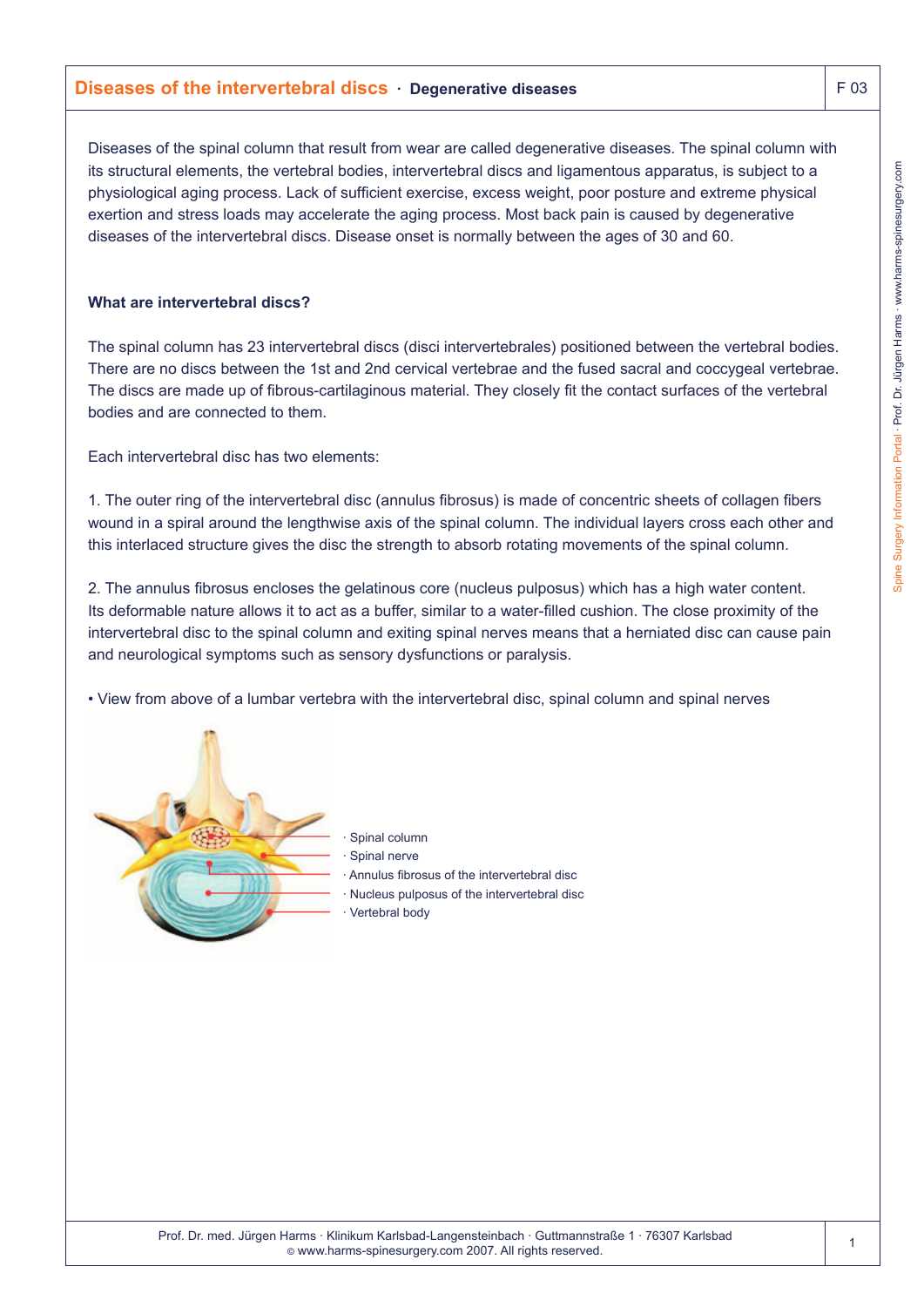

• Cross-section of a lumbar vertebral segment with spinal cord and intervertebral disc



# **How does an intervertebral disc function?**

The intervertebral disc acts as a buffer that absorbs and distributes applied forces. In contrast to other tissues in the body, the blood vessels in intervertebral discs degenerate at a very early stage, after which the intervertebral discs must be supplied by diffusion, meaning that the tissue absorbs water from or gives off water to the structures that surround it.

When the spinal column is subjected to a load, the elastic intervertebral discs normally distribute the resulting pressure, tensile, and shearing forces by deforming to accommodate the movement of the spinal column and pressing water out of the inner space through a permeable membrane, thus losing thickness. When the pressure is relieved, such as when we lie down and sleep at night, the discs are supplied with water containing the necessary metabolic substances, and again become turgid and elastic.

Constant alternation between load application and load release is of primary importance for disc metabolism and therefore for the preservation of physiological disc function.

#### **What happens as intervertebral discs age?**

The tissues of the annulus fibrosus and the nucleus pulposus in particular lose water over the years, reducing their elasticity and regenerative capacity. The disc grows dense and brittle, it fibroses, loses height and the first cracks in the fibrous structure may appear. These structural changes may lead to shifts in the position of intervertebral disc tissue.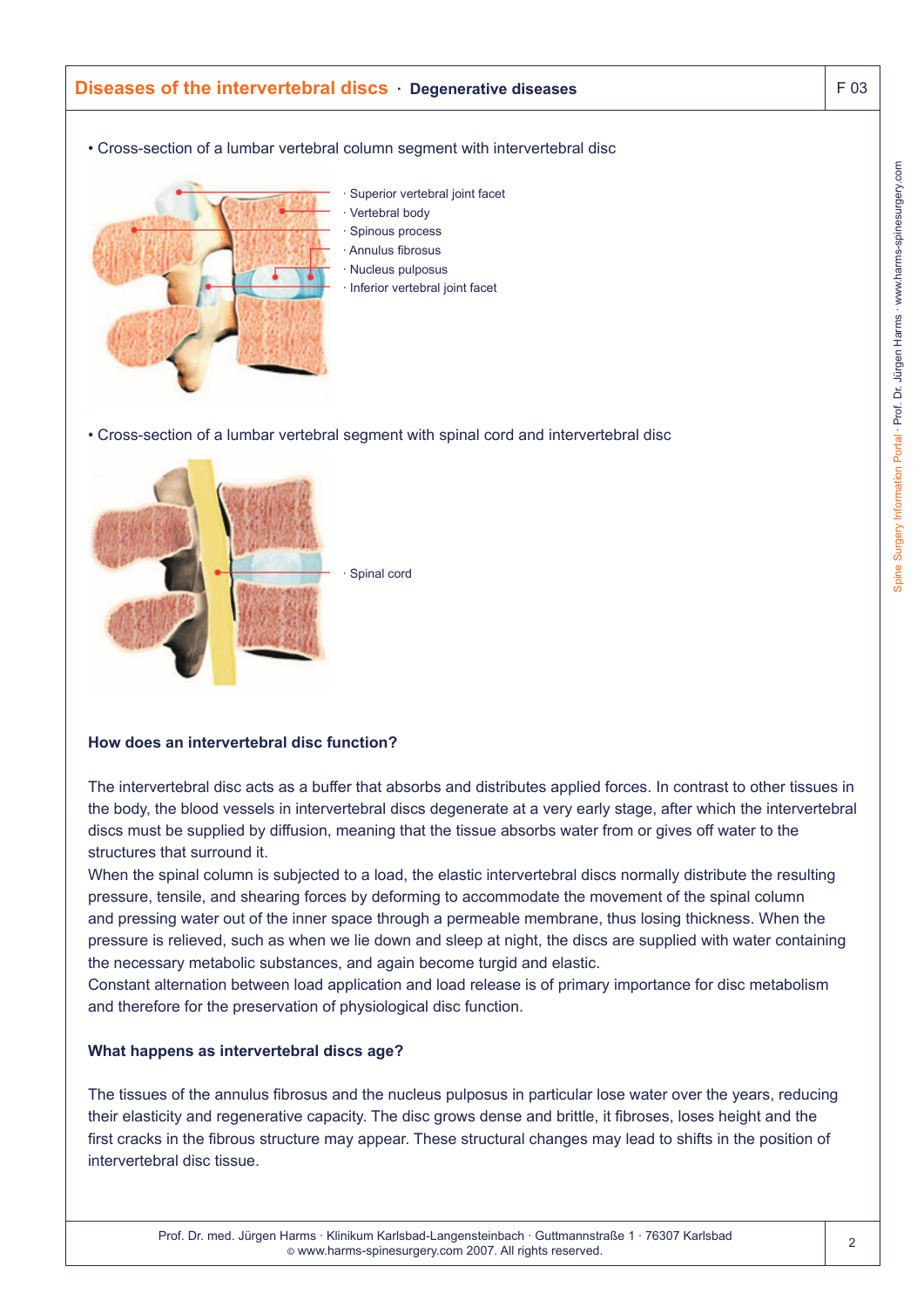# **How does a herniated intervertebral disc occur?**

When the intervertebral disc shows degenerative changes with cracks and gaps, heavy mechanical loads can cause parts of the fibrous ring and pulpous core to change position. This can have different forms:

- · Protrusion of the disc is a bulging out of the gelatinous center where the annulus fibrosus remains intact.
- · Prolapsed disc of fully herniated disc where part of the nucleus pulposus can extrude through the destroyed annulus fibrosus of the disc.
- · Sequestration or a sequestered disc occurs when parts of the displaced nucleus and annulus are severed and separated from their original structures.

The bulging or shifting of elements of the intervertebral disc may be central or lateral, so that the terms medial or lateral herniated discs are used. The shifted or sequestered disc parts may then press against the spinal cord or exiting spinal nerves, resulting in correlating symptoms.

• Normal relationship of vertebral body, intervertebral disc, spinal cord and spinal nerves



• Protrusion of the intervertebral disc with intact annulus fibrosus, mediolateral shift of nucleus pulposus. Compression of the spinal cord and spinal nerve.



· Displaced nucleus pulposus exerts pressure on the spinal cord

Spondylophyte formation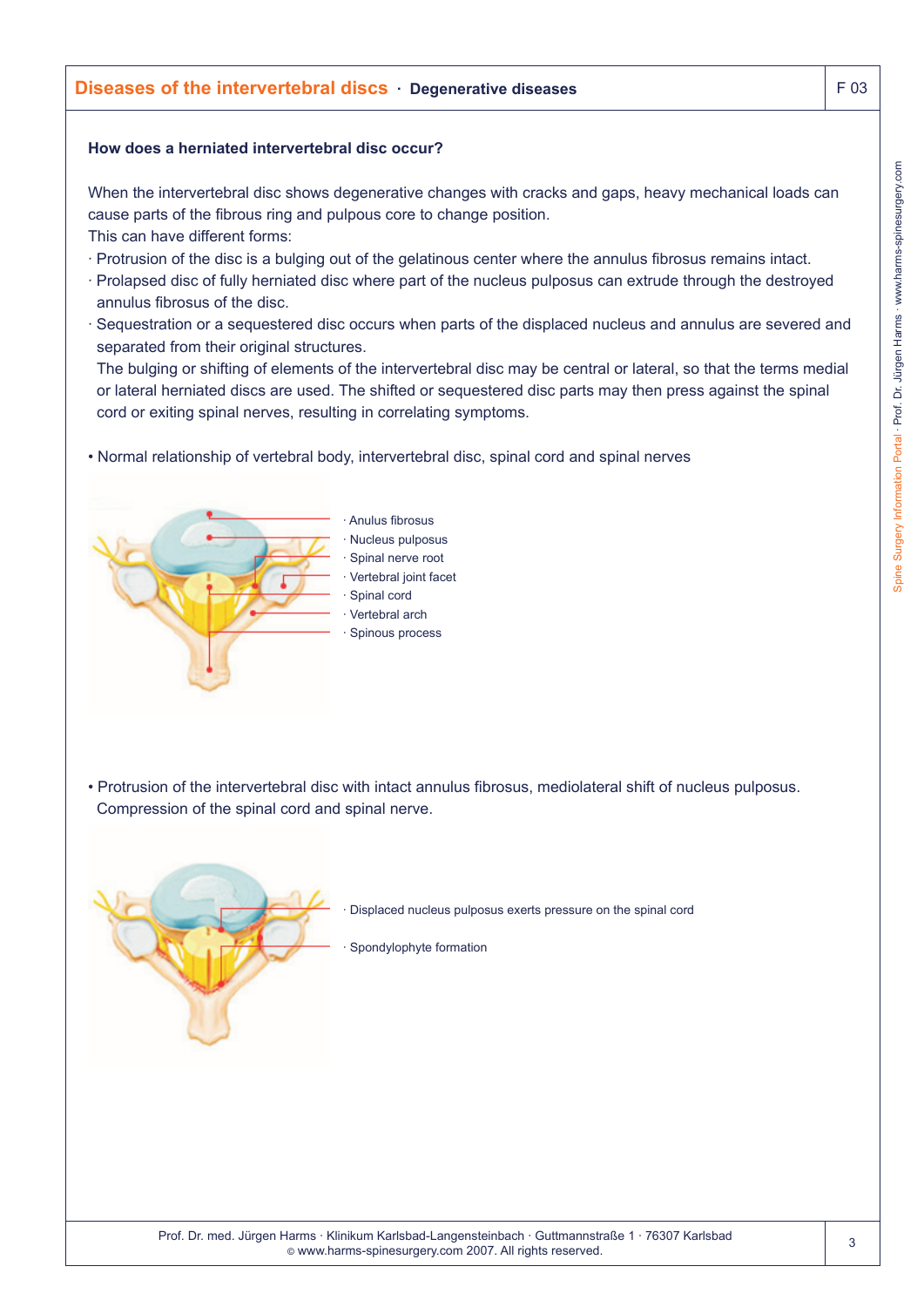

Malpositions of the spinal column, lack of exercise, weak development of muscles and connective tissues, excess weight, and unfavorable stress loads in the workplace are factors that can raise the probability of a herniated disc.

# **Where can herniated intervertebral disc occur?**

A herniated intervertebral disc can occur in all vertebral column segments. Most herniated discs occur in the lumbar spine and at its transition to the sacrum, followed by those in the cervical spine and, with the lowest level of prevalence, the thoracic spine.

#### **What symptoms are caused by a herniated intervertebral disc?**

Depending on location and severity, local pains with or without radiation and, in the presence of strong pressure on the spinal cord or spinal nerves, sensory and motor dysfunctions up to and including paralytic conditions may occur as a result of a herniated disc.

See the special chapters on diseases of the cervical and lumbar intervertebral discs for details on the symptoms.